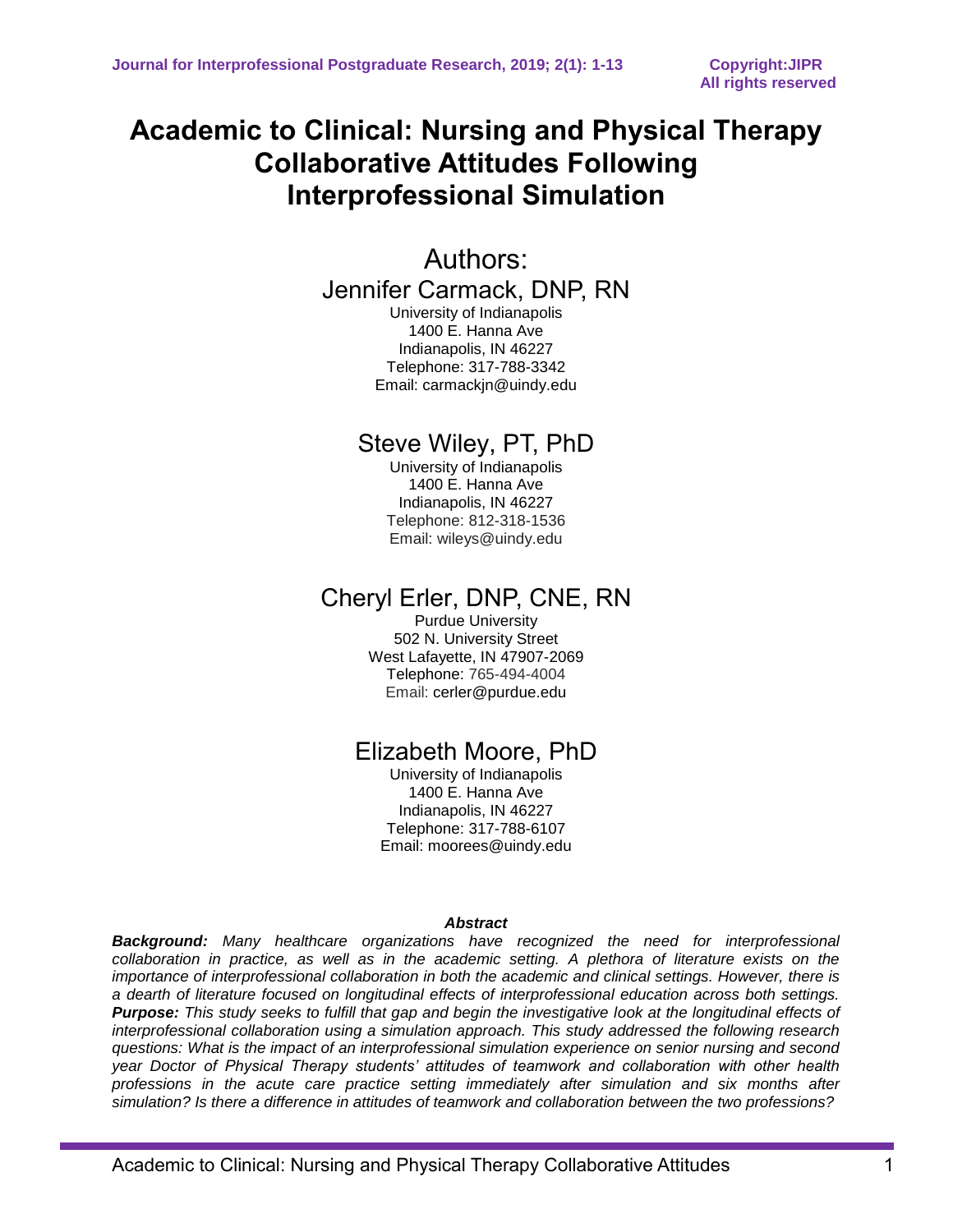*Methods: This quasi-experimental study focuses on changes in attitudes of interprofessional collaboration using students from nursing and physical therapy before, immediately after, and 6 months following participation in an interprofessional simulation. Statistical analysis was done to compare scores over time, between professions, and within professions. Results: Results showed statistical significance overall in subscales of both tools (Interprofessional Attitudes Scale and TeamSTEPPS: Teamwork Attitudes Questionnaire) across all three times. Within professions, differences were noted among the subscales of Leadership (T-TAQ), Patient-Centeredness and Community-Centeredness (IPAS). Between professions, DPT scores were higher in all areas to start compared to BSN students. Conclusion: This simulation did improve students' attitudes toward interprofessional collaboration, which infers interprofessional simulation can be an effective strategy for interprofessional collaboration. Recommendations: This interprofessional simulation will continue to take place to help with the cultural shift out of silos within the healthcare setting. Consideration in the future will be given to the students to address the differences in levels of programs to make sure that all students are being challenged within this IPE simulation.*

*Keywords*: interprofessional collaboration, education, practice

#### **INTRODUCTION**

 Healthcare costs continue to grow at an annual rate of approximately 6%, while quality of care related to safety, coordination, patientcenteredness, and effectiveness of care is lacking (National Quality Forum, 2017). Improving the quality of care, while controlling costs, presents a number of ongoing challenges to healthcare professionals. The fact,70% of adverse events can be connected to the lack of communication and collaboration within healthcare teams, makes this a pertinent problem to all organizations in healthcare and one that must be addressed (Laschinger & Smith, 2013).

 When reviewing these issues of healthcare cost and quality, it is important to keep in mind that nurses are the forefront of patient care and must act as the communicator in many situations. However, nurses may feel intimidated to communicate information to other healthcare professions because of the ranked power structure that exists. This hierarchical ranking fosters working in silos within each profession (Hay, Collin, & Koruth, 2014). Interprofessional collaboration (IPC) and communication is a way of practice that can tear down the silos to allow all professions to work together to enhance patient care. Interprofessional collaboration is defined as "when multiple health workers from different professional backgrounds work together with patients, families, carers (caregivers), and communities to deliver the highest quality of care" (World Health

Organization, 2010, p. 7). Practicing within silos has been shown to negatively impact patient satisfaction in relation to the quality of care decreasing, along with an increase in preventable errors (Sullivan, Kiovsky, Mason, Hill, & Dukes, 2015).

 One way to change the culture and integrate IPC and communication into healthcare is to prepare health professions' students to engage in these skills prior to entering clinical practice. Although research describing recommendations and benefits for IPC exists, the concept is still not consistently implemented into undergraduate nursing curriculum (Sullivan et al., 2015). Newly graduated baccalaureate nurses must learn their nursing role and effectively collaborate and communicate with a healthcare team in an interprofessional environment. Since nurses are often given the leadership roles within interprofessional teams, additional education needs to be included in undergraduate nursing programs that highlight communication and collaboration with other health professionals (Hay, Collin, & Koruth, 2014).

 The Institute of Medicine (IOM, 2010) initiated the focus of IPC in healthcare by recognizing the need for this integration to optimize patient care. It has since recommended that nursing programs incorporate more IPC activities throughout the curriculum. Exposing nursing students to the health professions they will be collaborating with in the acute care setting allows them to appreciate the roles of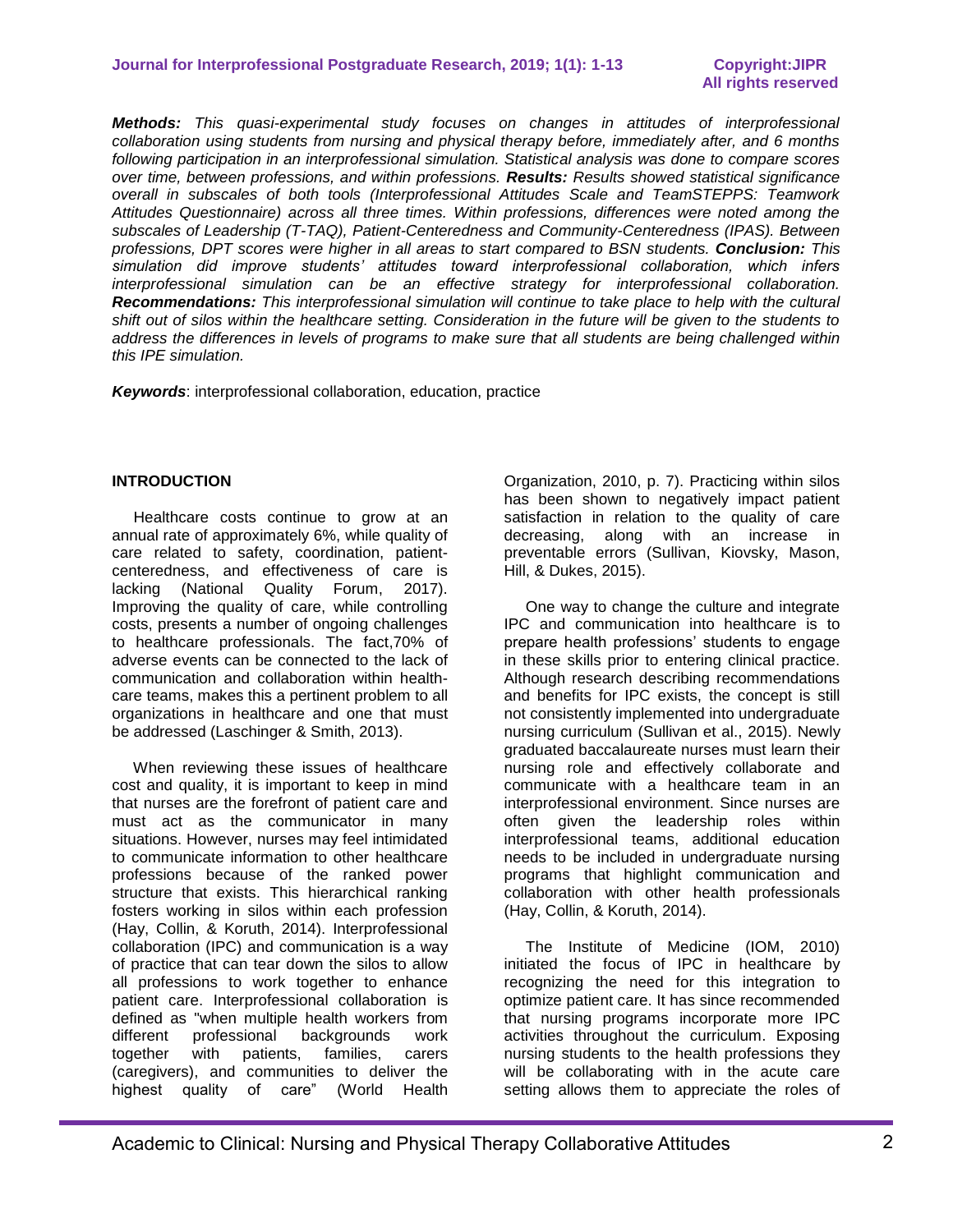each profession (Illingworth & Chelvanayagm, 2017).

### **PURPOSE**

 Interprofessional collaboration is a concept that has gained acceptance in healthcare because of the benefits that incur when it is implemented. These benefits include improved patient outcomes and satisfaction, increased sufficiency and staff productivity within the organizations, and improved job satisfaction for healthcare professionals (Hearth et al., 2017). Gilbert, Yan, and Hoffman (2010) stated that IPC happens when "interprofessional health care teams understand how to optimize the skills of their members, share case management, and provide better health services to patients and the community" (p. 196). Expanding beyond definitions, the Interprofessional Education Collaborative (IPEC) Expert Panel (2011) established competencies for IPC to further highlight the importance of integrating this concept into healthcare, with an emphasis on interprofessional communication.

 Interprofessional collaboration and communication are beneficial throughout healthcare and may be utilized for many issues that continue to be problematic for providers and systems. An interprofessional simulation that focuses on collaboration between students from different health profession programs is one strategy to address the need for more interprofessional education (IPE) in the curriculum. Simulations that are scenario specific have been shown to help with a number of important skills such as teamwork, communication, leadership, and delegation (Schearer, Myers, O'Connor, & Haskins, 2013). The World Health Organization (2010) also recognizes simulation as a strategy to help prepare students for interprofessional communication and collaboration in practice and as a way to dispel the silos within healthcare. Incorporating students from two or more health professions enriches the experience for students and prepares them for the healthcare team role they will undertake following graduation. The use of simulation as an interprofessional communication and collaboration teaching strategy has shown improvements in the attitudes, perceptions of other professions, and performance of students working within healthcare teams (Paige, Garbee, Brown, & Rojas, 2015).

 The two professions included in this interprofessional simulation were senior Bachelor of Science of Nursing (BSN) students and students from the Doctor of Physical Therapy (DPT) program. These two professions were included in the educational simulation experience, as they are often required to work together in the clinical setting and could benefit from gaining a better understanding of each other's roles and responsibilities. Currently, there is a dearth of evidence examining IPC between these two professions in healthcare. The twofold aims of this study were to assess students' attitudes toward IPC and the impact of the collaborative simulation experience on clinical practice.

 This study addressed the following research questions:

1. What is the impact of an interprofessional simulation experience on senior BSN and second year DPT students' attitudes of teamwork and collaboration with other health professions in the acute care practice setting immediately after simulation and six months after simulation?

2. Is there a difference in attitudes of teamwork and collaboration between the two professions?

#### **Project Framework**

 The study framework was designed by the IPEC Expert Panel (2016) in the updated Core Competencies for Interprofessional Collaborative Practice Report and is entitled *Interprofessional Collaboration Competency Domain*. This model was chosen because its competencies begin in the academic setting and continues into clinical practice. It was updated to ensure that competencies addressed the current healthcare issues of cost, patient satisfaction, and population health by including a focus on population and the community while practicing patient and family centered care (IPEC, 2016). The four core competencies in this model include communication, teamwork, values and ethics, and roles/responsibilities (IPEC, 2016). This model has been utilized in a variety of IPE studies as a framework for developing IPE activities that include a wide array of health professions (Pharmacy students, Nursing students, Medical students, Advanced Practice Nurses, etc.) and measuring perceptions, attitudes, and/or knowledge of participants (Cropp, Beall, Buckner, Wallis, & Brown, 2018; Monohan, Sparbel, Heinschel, Rugen, &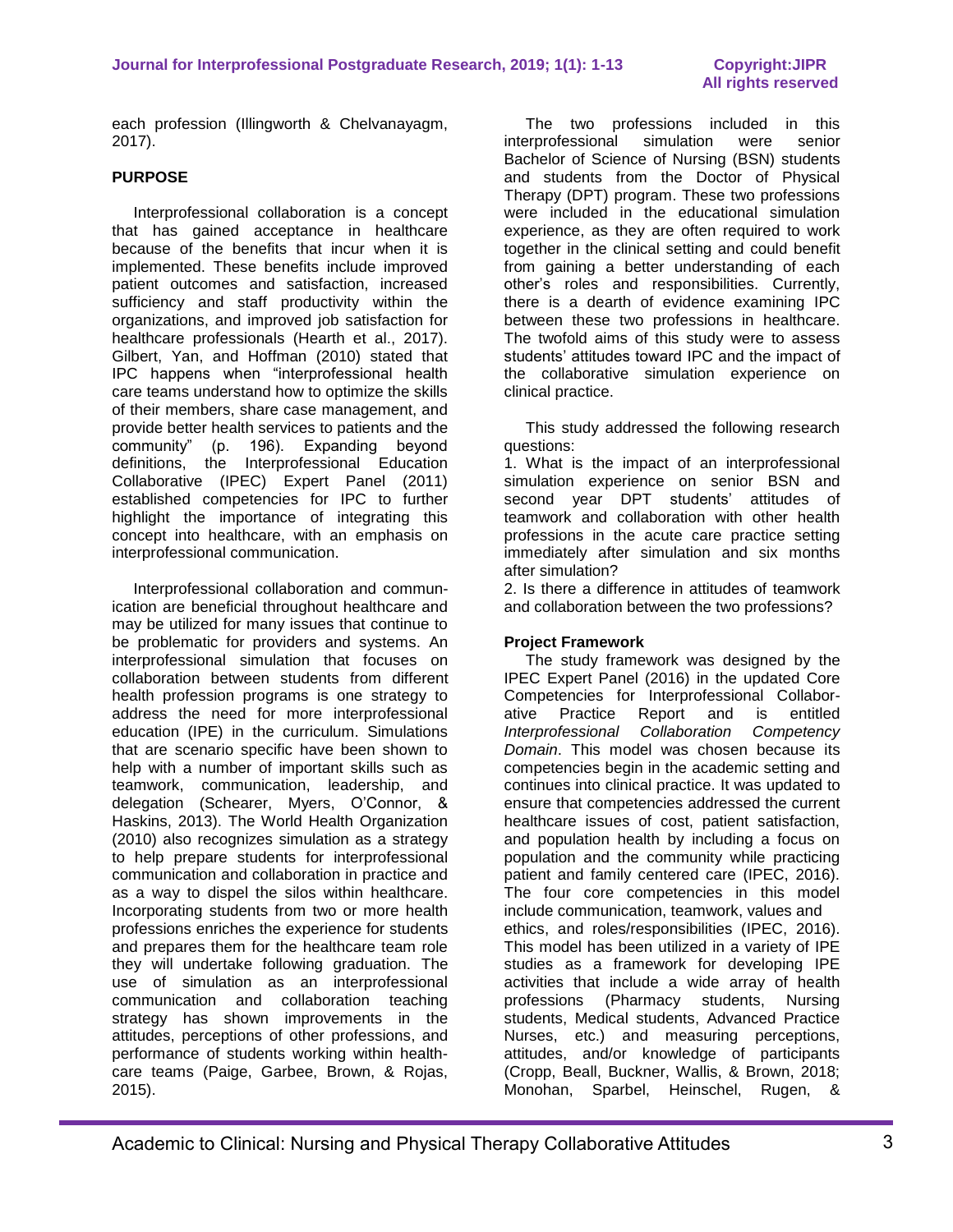Rosenberger, 2018; Woltenberg & Taylor, 2018).

### **METHODS**

#### **Study Design**

A quasi-experimental study using a single group, pretest-posttest design was used to capture physical therapy and nursing students' attitudes of IPE with a collaborative learning experience involving an acute care patient simulation. The acute care patient case simulation was developed collaboratively by the physical therapy and nursing faculty members of the research team to ensure the educational content was relevant to the clinical practice of both professions. The scenario focused on a patient who had undergone a total hip arthroplasty in the morning and had recently been transferred to the nursing unit. The simulation took place in the simulation center of a Midwestern university in October 2017, after approval by the university's Human Research Protections Program (HRPP). A reliance agreement was signed between the university and the primary investigator's place of employment. All study participants signed the approved informed consent document prior to the start of the study.

#### **Participants**

 A convenience sample was recruited from required courses of each profession, BSN students in their last year of study, and second year DPT students. These cohorts were chosen because they had received education on managing patients with total joint replacements and were preparing to enter full-time clinical practice. This sample allowed data to be collected during academia preparation and following clinical practice. All students in the two cohorts were required to complete the simulation; however, participation in the research study was voluntary and explicitly stated as such for the participants. To be included in the study, individuals had to be registered for one of the two selected courses and had to either be in the last year of the undergraduate nursing program or be in the second year of the DPT program at the university. There were no explicit exclusion criteria.

#### **Simulation Procedures**

 For the simulation experience, a random pairing of a DPT student with a BSN student was conducted and each pair had a scheduled simulation time and 25 minutes to complete the scenario. The nursing student entered the simulation center and was given an overview of the patient's status by the exiting nurse (played by the lead faculty member). During the overview, the student nurse received all of the information essential to care for a post-operative patient; afterwards the nurse began the simulation. The DPT student entered the simulation center and was led to a room where the student was given pertinent patient information and a copy of the written orders. Five minutes after the nursing student started the simulation, the physical therapy student entered the scenario to perform an initial examination. Upon completion, the individual pairs had a 25 minute debriefing session to discuss the simulation. Volunteer faculty members, who were familiar with the scenario and observed the simulation, led the debriefings. All debrief leaders used a discussion guide that included aspects of TEAMSTEPPS including leadership, roles, and communication. The debriefing sessions were not a part of the study, but were essential for the learning process.

#### **Data Collection and Tools**

 Data were collected at three time points, 14 days prior to the simulation experience (presimulation), immediately following the simulation (immediate), and again 6 months after the simulation (post-simulation) using a secure online survey platform Qualtrics™ . The link to access the survey on Qualtrics was emailed to all eligible students to allow them to decide whether to participate in the study and to complete at their convenience. The 6 month post-simulation measure was chosen because at 6 months all participants would have practiced full-time in the clinical setting (36-40 hours a week), similar to practice upon completing their programs. Capturing data at this point allowed comparisons between the students' perceptions of the academic and clinical setting.

 Participants created a unique study identification number that consisted of the first three letters of their mother's maiden name and the last four digits of their cell phone number. The unique study identification number was used to collate pre-survey and post-survey results. This allowed confidentiality and anonymity, as well as de-identified data. The survey included 57 items and was the compilation of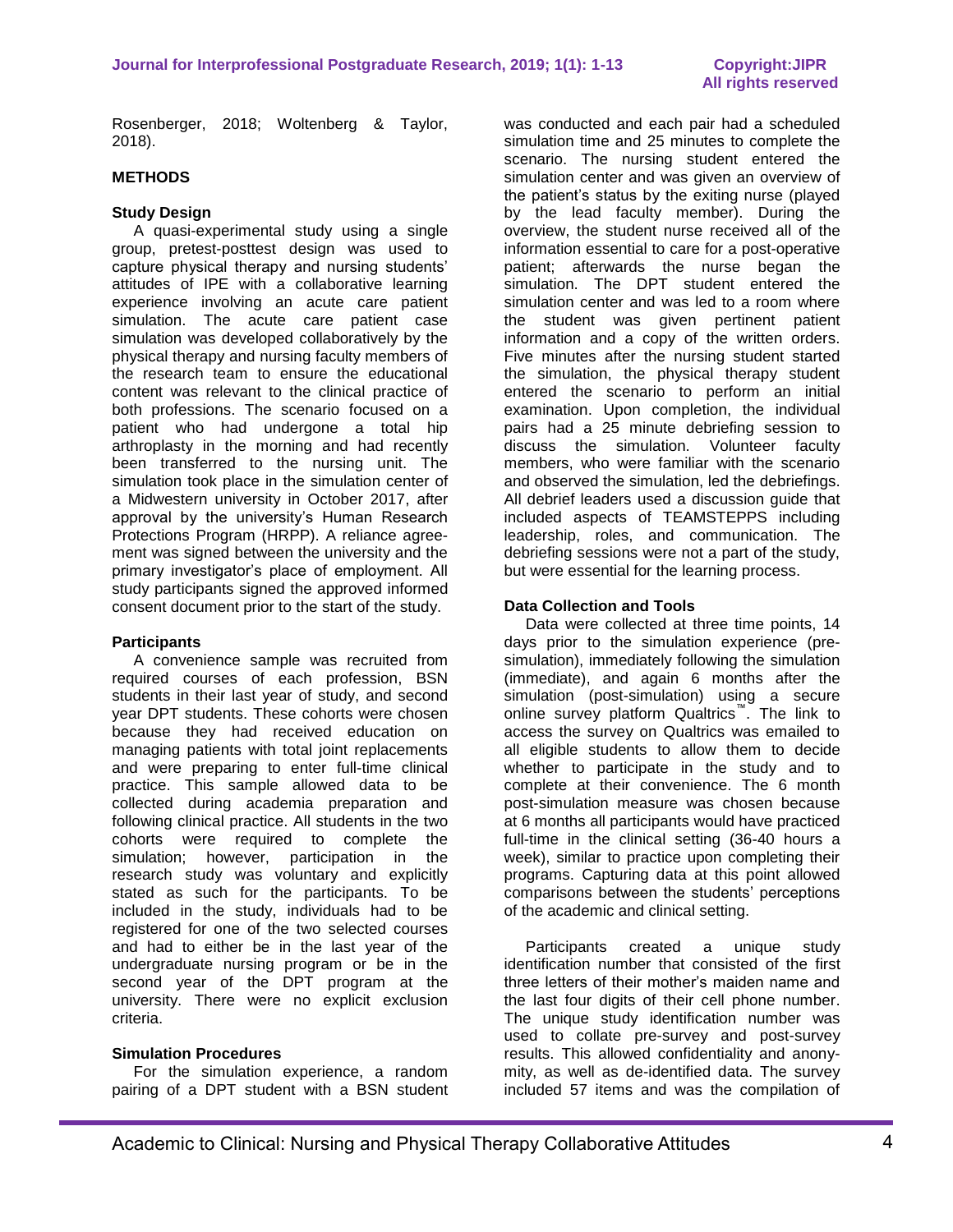two interprofessional education tools.

#### **Instruments**

#### **TEAMSTEPPS Teamwork Attitudes**

**Questionnaire.** The T-TAQ tool was developed by the Agency for Healthcare Research and Quality and the Department of Defense (Baker, Krokos, & Amodeo, 2008). It consists of 30 fivepoint Likert-like scale questions. It is different from IPAS in that it focuses more on the clinical/practice setting and includes a total score. The T-TAQ tool has five sections with six questions and each section has been shown to have strong internal consistency with the following Cronbach's alpha (α) values: Team Structure  $\alpha$  = .70, Leadership  $\alpha$  = .81, Situation Monitoring  $\alpha = .83$ , Mutual Support  $\alpha = .70$ , and Communication α = .74 (Baker, Krokos, &

Amodeo, 2008). Internal reliability was established with a population consisting largely of physicians and dentists, with a smaller percentage of nurses and advanced practice nurses (Baker, Krokos, & Amodeo, 2008).

**Interprofessional Attitudes Scale.** The IPAS was created using the 2011 Core Competencies for Interprofessional Collaborative Practice (Norris et al., 2015). It consists of 27 five-point Likert-like scale questions that are geared toward the educational setting. The IPAS has five subscales that have been shown to have strong internal reliability with the following Cronbach's alpha (α) reported: Teamwork, Roles and Responsibilities (9 questions) α .91; Patient Centeredness (5 questions) α .90;

Interprofessional Biases (3 questions) α .62;

Diversity and Ethics (4 questions) α .87; and Community Centeredness (6 questions) α .92 (Norris et al., 2015). Internal reliability for the tool was established using four schools at the University of Utah Health Sciences that included physical therapy, graduate and undergraduate nursing, pharmacy and school of medicine (Norris et al., 2015).

#### **Data Analysis**

 Data were analyzed using the IBM SPSS Statistics for Windows, Version 23 (IBM Corp., Armonk, NY). Descriptive statistics were conducted to describe the total sample and sample by profession. Scores for the IPAS subscales and the T-TAQ subscales as well as overall scale are reported as medians and interquartile ranges since the data were not normally distributed. The Friedman test was used to compare IPAS and T-TAQ scores over time (pre-simulation, immediate post-simulation, and 6 months post-simulation scores) for the total sample and within professions. For results that were found to be statistically significant pairwise post hoc comparisons using the Wilcoxon signed-ranks test was conducted and the Bonferroni correction, using an adjusted alpha level of .017, was applied. Since data were not normally distributed, a change score (post-score minus pre-score) was calculated to assess if there was a significant difference in the amount of change between professions. The change scores were not normally distributed; therefore, they were compared using a Mann-Whitney *U*  test. Normality of data was determined using the Shapiro-Wilk test. All comparisons were twotailed and a significance level of less than .05 was considered statistically significant.

#### **RESULTS**

 A sample of 106 students were eligible to participate, 104 (98.11%) agreed to participate, and 97 (91.51%) completed all three surveys. Of the 97 participants, 35 (36.08%) were DPT students and 62 (63.92%) were BSN students. Scores from all three time periods (presimulation, immediate and post-simulation) were compared within the entire sample. The results can be found in Table 1. All targeted outcome scores for each tool and subscale were found to have changed significantly over time (*p* < .001). The pair-wise post-hoc analyses showed a significant difference in the overall score and all subscale scores of the T-TAQ between presimulation scores and immediate scores (*p* < .001), as well as pre-simulation scores and post-simulation scores (*p* < .001). For the IPAS, pair-wise post-hoc analyses showed a significance between pre-simulation scores and immediate scores, as well as pre-simulation scores and post-simulation scores in the Teamwork, Roles and Responsibilities and Community Centeredness subscales (*p* < .001). Statistical significance was also found between pre-simulation and immediate scores, and immediate and post-simulation scores for the IPAS subscale of Interprofessional Biases (*p* < .001). Lastly, statistical significance was identified between pre-simulation and immediate scores in IPAS subscales of Patient Centered-

ness and Diversity and Ethics (*p* < .001).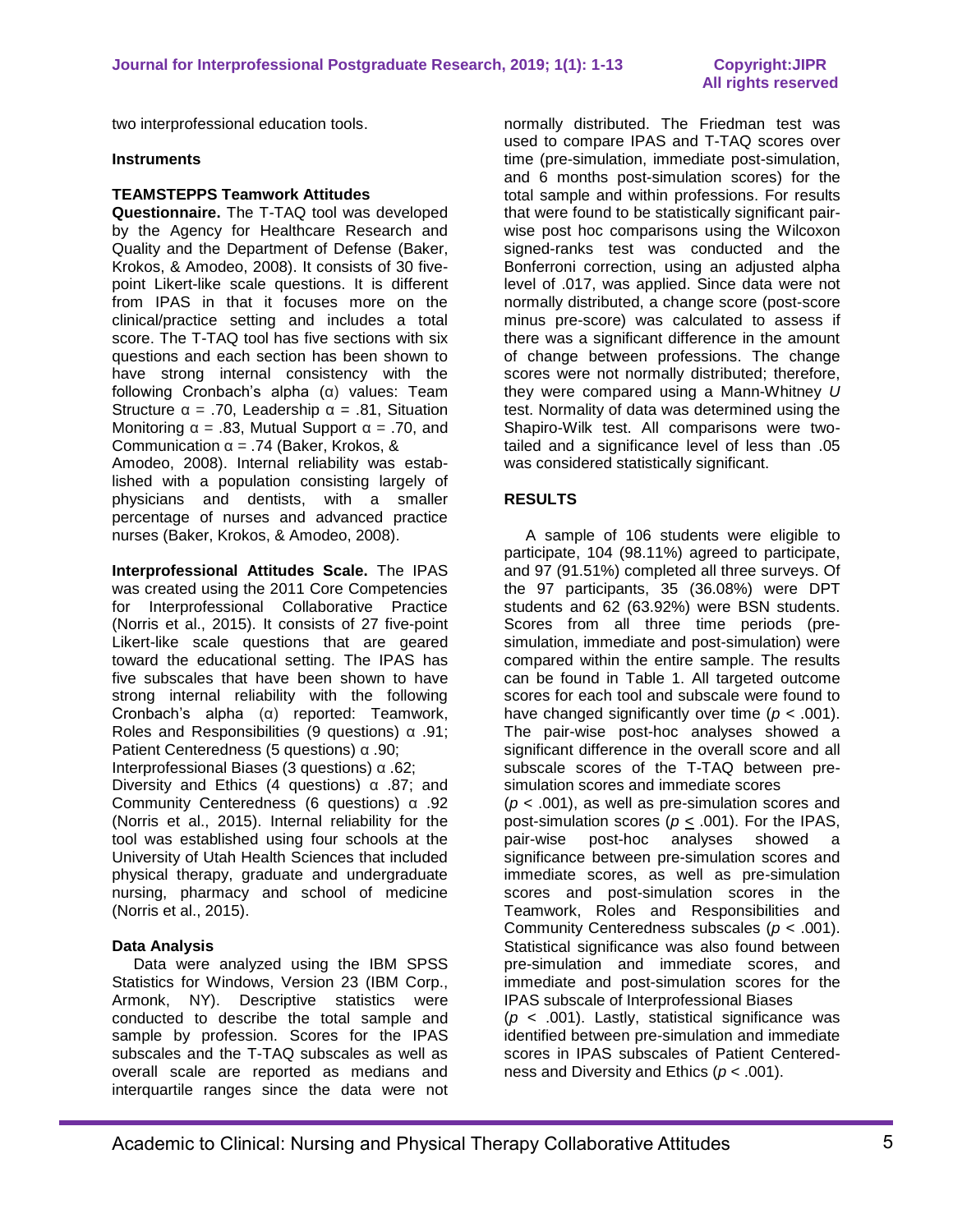#### **Comparisons within student profession**

**group.** Pre-simulation, immediate, and postsimulation scores were also compared within both student profession groups (DPT and BSN). These results can be found in Table 2. Significant differences were found in both groups for the T-TAQ subscales of Team Structure, Situation Monitoring, Mutual Support, Communication and Overall scores and in IPAS subscales of Teamwork, Roles and Responsibilities and Interprofessional Biases. For the IPAS subscales of Patient-Centeredness and Community-Centeredness, BSN students showed significance increase in scores over time; however, DPT students did not. To identify the differences, post-hoc tests were conducted. The results for both groups showed that the majority of differences occurred between presimulation and immediate, as well as between pre-simulation and post-simulation scores (*p* < .017) with scores increasing over time. The exception to this finding was the IPAS subscale of Interprofessional Biases. For both BSN and DPT students, there was a significant increase in scores from immediate to post-simulation (*p* < .001). However, BSN student scores also increased significantly from pre-simulation and immediate  $(p < .001)$ , while DPT student scores increased significantly from pre-simulation and post-simulation ( $p < .001$ ).

**Comparisons between student profession group.** Pre-simulation, immediate, and postsimulation scores were compared between student profession groups. In general, DPT students had higher scores at all three data collection points, starting at pre-simulation. At pre-simulation there was a statistical significance in BSN and DPT student scores for T-TAQ subscales of Team Structure (*p* = .004), Leadership ( $p = .002$ ), Mutual Support ( $p = .019$ ) and Overall score (*p* = .006) and IPAS subscales of Teamwork, Roles and Responsbilities ( $p = .005$ ), Leadership ( $p < .001$ ),

Interprofessional Biases (*p* = .014), Diversity and Ethics (*p* = .039), and Community-Centeredness  $(p = .004)$ .

 At the immediate time period, statistically significant differences between BSN and DPT student scores were found for T-TAQ subscales of Situation Monitoring (*p* = .011); Mutual

Support ( $p = .029$ ) and Overall score ( $p = .010$ ). For the IPAS, statistically significance was found at subscales of Teamwork, Roles, and Responsibilities (*p* = .045), Leadership (*p* = .001), Interprofessional Biases, and Diversity and Ethics  $(p = .012)$ .

 At post-simulation, the T-TAQ scores that were found to be statistically significantly different between student profession groups include Team Structure ( $p = .004$ ) and Communication post-simulation  $(p = .034)$ . While post-simulation scores that were statistically significant with the IPAS subscales include Teamwork, Roles, and Responsibilities (*p* = .014), Leadership (*p* = .039), Diversity and Ethics  $(p = .005)$ , and Community-Centeredness  $(p = .023)$ .

 Because DPT students scored statistically significantly higher than BSN students before they participated in the simulation (presimulation) for several of the T-TAQ and IPAS scores, change scores were computed and compared to see if one student profession group had greater change after the simulation (immediate and post-simulation) than the other group. Change scores from pre-simulation to immediate, pre-simulation to post-simulation, and immediate to post-simulation were compared between the DPT and BSN groups. These results can be found in Table 3. Significance was noted between change scores in IPAS subscale Community-Centeredness between times of pre-simulation and immediate (*p* =.031) and between times of immediate and post-simulation  $(p = .030)$ .

#### **DISCUSSION**

 Statistically significant differences found in scores over time (pre-simulation to immediate and pre-simulation to post-simulation) suggest that students improved in their attitudes on IPC after being involved in the simulation intervention. Although, there was no statistical significance between the times of immediate to post-simulation, it is important to note that there was no decline, and the improvement in scores that occurred immediately after the simulation remained constant over the 6 months. This insinuates that the positive change in student attitudes toward IPC was retained when working with other health professions in the acute care setting. This finding is similar to a study done by Miller, Rambeck, and Snyder (2014) who also used simulation as their IPE intervention. They found that scores at 6-12 months post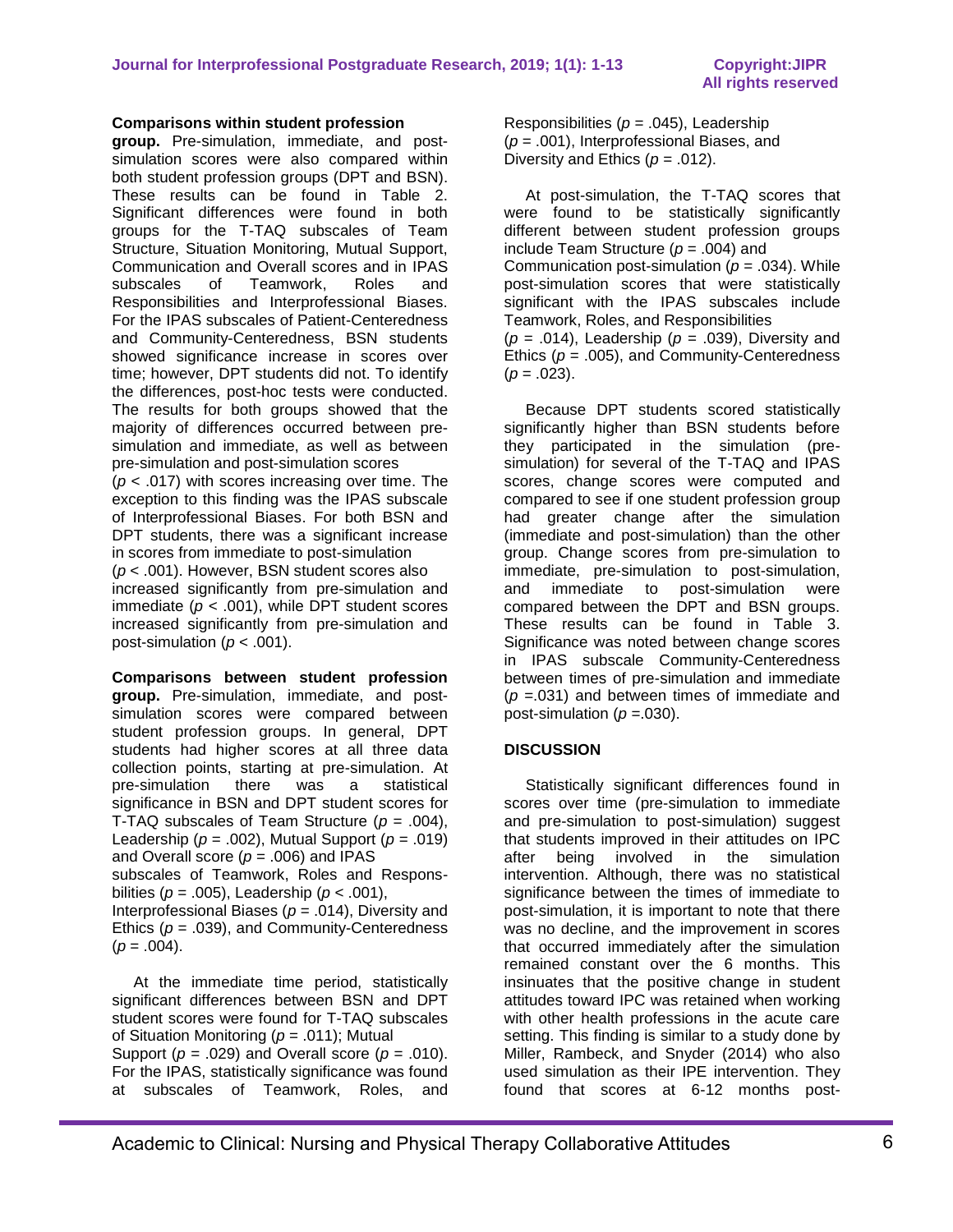simulation declined slightly, but were still higher than the pre-survey results (Miller, Rambeck, & Snyder, 2014).

 Specific to T-TAQ, the statistical improvement in scores for all the subscales after participating in the simulation is similar to results reported by Motycka et al. (2018). In their study they also found a statistically significant improvement in scores for all the T-TAQ subscales after nursing, medical, pharmacy, and physician assistant students participated in a simulation experience (Motycka et al., 2018). Comparing these results to a study that utilized the IPAS scale using a population of DPT, Master of Science in Occupational Therapy, and Master of Science in Physician Assistant students, significance was noted pre to post in only one subscale of teamwork, roles and responsibilities (Kim, Radloff, Stokes, & Lysaght, 2018).

 In scores over time within profession group, there were both similarities and differences. Of the T-TAQ subscale scores and overall score, the DPT students changed significantly in all but one subscale (Leadership), while the BSN students had significant change in all subscales and the overall score. This same trend was seen in the IPAS subscales with the DPT students only having significant change in two of the five subscales while the BSN students had significant change in four of the five. Neither group had significant change in Diversity and Ethics score over time, and the DPT students also did not have significant change in Patient-Centeredness and Community-Centeredness scores.

 The three areas in which the DPT students' attitudes did not change were in areas they may have had more clinical practice as doctoral students compared to the BSN students. For Leadership and Community-Centeredness, the DPT students came into the simulation experience with significantly more favorable attitudes than the BSN students. This could be because the difference in undergraduate and graduate students, taking into consideration age and length of time spent in school. In undergraduate programs, they are still very much siloed within their profession and focused on learning the basic skills within their roles. This brings to light the importance of including more IPE activities in the undergraduate level curriculum. BSN

students are just being exposed to the concepts of leadership, community and patientcenteredness, while the DPT students have been practicing in the community and are at the graduate level where there is an intentional focus on leadership. The higher scores of the DPT students could also be related to the amount of service learning that these students have been exposed to throughout their program. Service learning has been shown to increase knowledge and skills of collaboration for students (Krumwiede et al., 2015). While DPT students experience service learning early on in their program, undergraduate nursing students do not get much exposure until their senior year.

 The lack of change in Diversity and Ethics for both professions could be related to the lack of this concept within the simulation scenario. However, the goal of the simulation was not focused on this concept, but rather teamwork on completing ambulation of a post-operative hip replacement patient.

 Comparing scores between professions at pre-simulation showed that DPT students had higher scores overall and for all but one of the T-TAQ subscales, Communication, and all but one of the IPAS subscales, Interprofessional Biases. Scores on T-TAQ subscale of communication started out similar and improved for both professions post- simulation, which shows that this interprofessional simulation was beneficial on collaboration and communication for all participants. For the IPAS subscale of Interprofessional Biases, the DPT students started out lower, meaning that they felt more biases toward their role as physical therapists from other professions. However, with the DPT students, Interprofessional Biases improved in the 6 months post-simulation scores while BSN students had a decline immediate postsimulation then rebounded 6 months postsimulation. In this, the simulation may have acted as a reminder that these professions tend to overlap and working with one another to define roles in patient care is important to ensure optimal patient outcomes. In a study that included medical students and first year physical therapy students, findings were contradictory in that they found physical therapy students did not feel that IPE would help them with improved communication in the healthcare setting (Systma et al., 2015).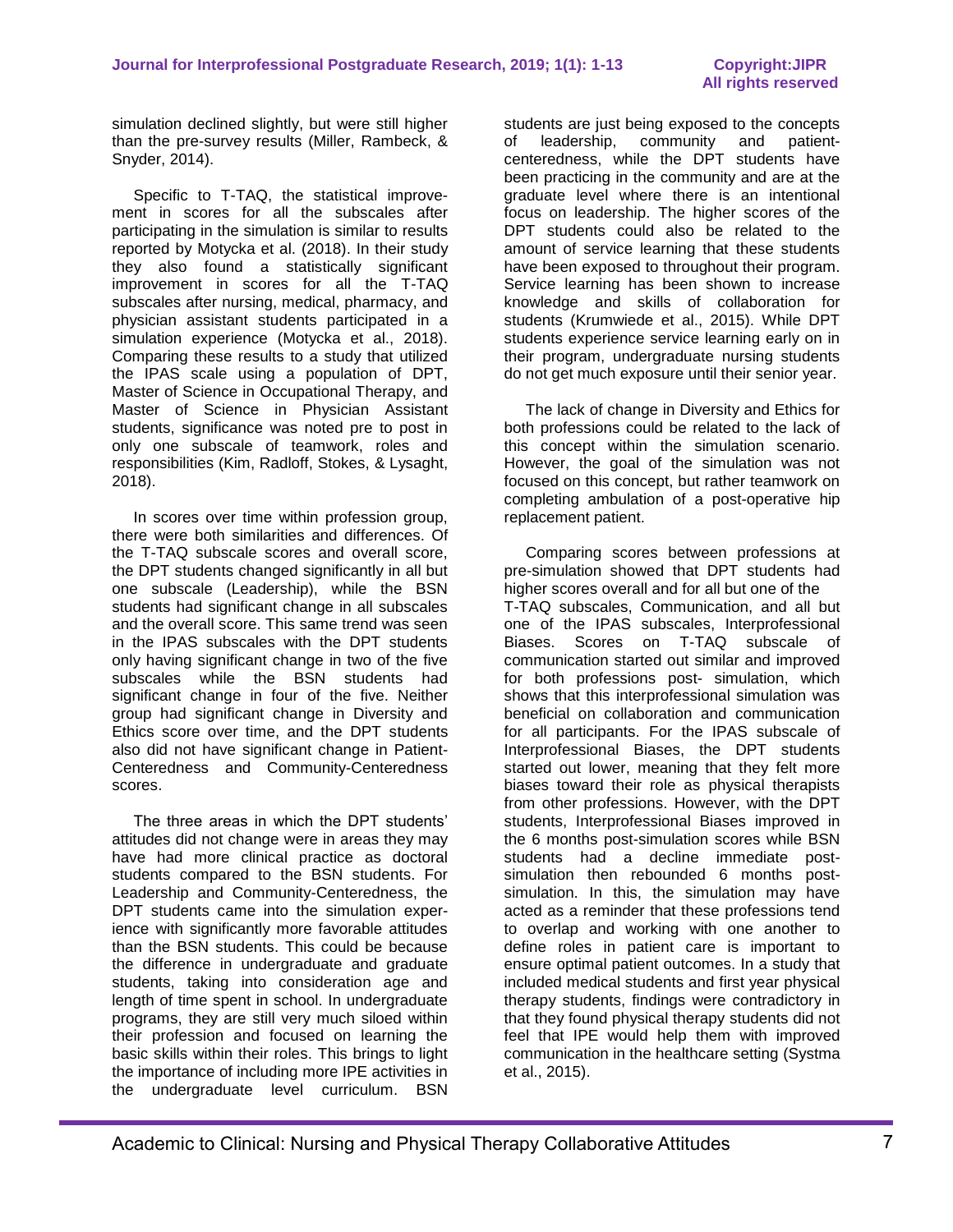The comparison of change scores showed that the only area in which DPT and BSN students significantly differed in how much their scores changed over time, was for the IPAS subscale of Community-Centeredness. From pre-simulation to immediate and immediate to post-simulation the improvement the BSN students had in their scores was significantly greater than that by the DPT students. Although this simulation did not focus on communitycenteredness, the idea of IPC and working with other professions within this simulation could have made the students see the importance of working with others in the community, such as policy makers and non-clinicians, to further improve patient care. Again, this finding could be explained by the differences in programs between the DPT and BSN students concerning the amount of exposure to service learning in the community. The DPT students could have experienced a ceiling effect on this subscale because of their exposure to service learning throughout their program.

 Overall, change scores were consistent between both groups. Although the DPT students started out higher and the BSN were lower in scores, both groups were able to learn from the experience and improve attitudes towards collaboration similar to other studies of IPE (Corbridge, Tiffen, Carlucci, & Zar, 2013; Gustafsson et al., 2016). In looking at the results and comparing to the enablers of IPE according to Homeyer, Hoffman, Hingst, Opperman & Drier-Wolfgramm (2018), this simulation was successful at evolving patient-centered care using interprofessional thinking, engaged knowledge sharing and exchange, and mutual respect.

#### **Limitations**

 This study is unique because it measured outcomes at three time periods, spans two different settings, and includes two measurement tools, making it difficult to compare to other studies. This study did have a good response rate (91.5%) resulting in a decent sample size of 97. However, there was not an equal number of students representing each profession, with more nursing student respondents than physical therapy students. This could also have affected the results and may be an explanation for the increased significant findings among the nursing students. This study utilized a convenience sample and was done at a small private,

Midwestern university with very little sociocultural diversity, so the results may not be generalizable to students attending larger public universities outside of the Midwest region. Demographic information such as age, gender, previous experience with IPE, were not collected as part of the study, but could have been helpful when analyzing data to understand the representation of the sample to the target population of DPT and BSN students.

#### **CONCLUSIONS**

With the findings of significance in all subscales of both tools when looking at all times, it shows that this interprofessional simulation can be useful in breaking-down silos that occur within professions by helping students increase understanding of other professions. It also shows that this interprofessional simulation was successful at addressing both of the research questions within this study. The lack of improvement in scores between the immediate to post-simulation time period was disappointing since it was hoped that students would continue to improve attitudes toward interprofessional collaboration. However, these results did provide evidence that the interprofessional concepts gained from this experience were retained 6 months after it without decline. Reviewing scores between professions, the BSN students started with lower scores when compared to the DPT students. This provides evidence of the need to incorporate more IPE activities within the nursing undergraduate curriculum to help foster the concepts of IPE. However, the DPT students benefited from this activity with many statistically significant findings as well. If student attitudes translate into practice, what they learned in the simulation may be used to prevent healthcare errors related to communication issues among professions.

#### **RECOMMENDATIONS**

 Consideration for future simulations will focus on addressing differences in the level of IPE experience in the various professional programs to make sure all students are being challenged within the IPE simulation. The simulation scenarios should be further developed to include aspects of diversity and ethics since this subscale of the IPAS tool did not show improvement for either profession. Also, given that DPT students did not show an improvement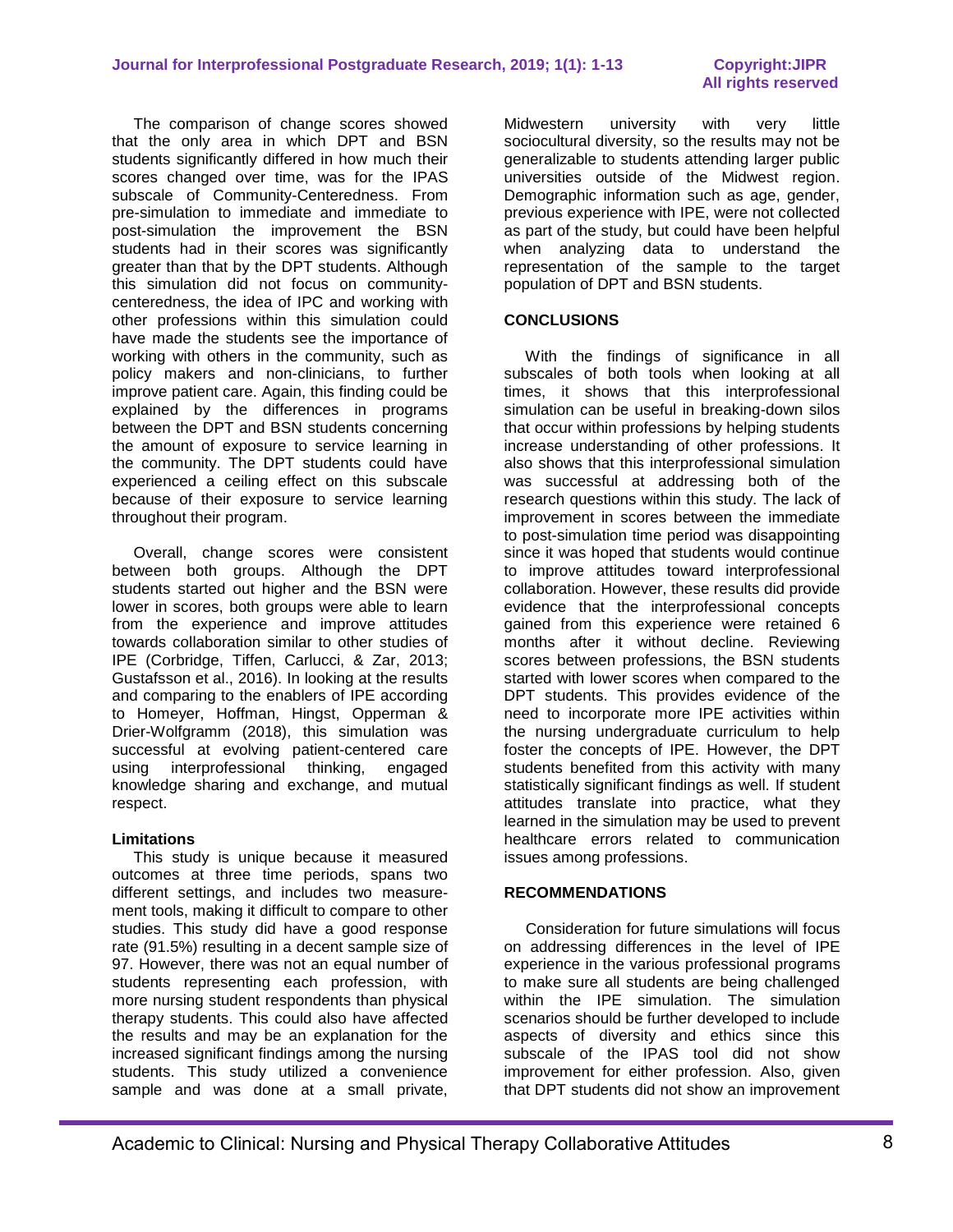in the community-centeredness subscale of the IPAS, revisions should be made to the scenario to include more of a community focus. The scenario could do more to improve students' attitudes toward working with non-clinical professions like public health administrators and policy makers. This is an important concept in patient care as more clinicians are called to not only advocate for the health of patients and communities, but also to work with legislators to create laws, regulations, and policies for the delivery of more effective health care. More professions could be involved in the simulation to enhance the interprofessional concepts included in both tools. This would also help participants understand the roles of other health care and non-clinical professions that they are likely to encounter in practice. Various simulation scenarios could be created so that not every pairing experiences the exact same scenario. It would be interesting to see how the results would change. This interprofessional simulation will continue to take place yearly and be a part of the curriculum for both DPT and BSN students, with the hope of adding more professions in the future. Demographic data will be taken into consideration in the future for better understanding of how these factors could affect the results. This may allow those who create IPE simulation activities to design more customized scenarios to better meet the needs of all students.

### **REFERENCES**

Baker, D. P., Krokos, K. J., & Amodeo, A. M. (2008). [TeamSTEPPS Teamwork Attitudes](http://teamstepps.ahrq.gov/taq_index.htm) [Questionnaire \(T-TAQ\) manual.](http://teamstepps.ahrq.gov/taq_index.htm) Washington, DC: American Institutes for Research. Retrieved on October 12, 2017 from https://www.ahrq.gov/teamstepps/index.html.

Corbridge, S. J., Tiffen, J., Carlucci, M., & Zar, F. A. (2013). Implementation of an interprofessional education model. *Nurse Educator, 38*(6), 261-264. doi:10.1097/01 NNE. 0000435271.40151.23

Cropp, C.D., Beall, J., Buckner, E., Wallis, F., & Barron, A. (2018). Interprofessional pharmacokinetics simulation: Pharmacy and nursing students' perceptions. *Pharmacy, 6* (70), 1-15. doi:10.3390/pharmacy6030070

Frenk, J., Chen, L., Bhutta, Z. A., Cohen, J., Crisp, N., Evans, T..…Zurayk. H. (2010). Health professionals for a new century: Transforming education to strengthen health systems in an interdependent world. *The Lancet*, *376*(9756), 1923-1958.

Gilbert, J., Yan, J., & Hoffman, S. (2010). A WHO report: Framework for action on interprofessional education and collaborative practice. *Journal of Allied Health, 39*(3), 196 197.

Gustafsson, L., Hutchinson, L., Theodoros, D., Williams, K., Copley, A., Fagan, A., & Desha, L. (2016). Healthcare students' experiences of an interprofessional, student-led neuro rehabilitation community based clinic. *Journal of Interprofessional Care, 30*(2), 259-261. doi:10.3109/13561820.2015.1086730

Hay, J., Collin, S., & Koruth, K. (2014). Weaving a healthcare tapestry of safety and communication. *Nursing Management, 45*(7), 40-46. doi:10.1097/01.NUMA.0000451035. 84587.7d

Herath, C., Zhou, Y., Gan, Y., Nakandawire, N., Gong, Y., & Lu, Z. (2017). A comparative study of interprofessional education in global health care: A systematic review. *Medicine, 96*(38), 1 7. doi:10.1097/MD.0000000000007336

Homeyer, S., Hoffman, W., Hingst, P., Opperman, R. F., & Dreier-Wolfgramm, A. (2018). Effects of interprofessional education for medical and nursing students: Enablers, barriers and expectations for optimizing future interprofessional collaboration – a qualitative study. *BMC Nursing, 17*(13), 1-10. doi:10.1186/ s12912-018-0279-x

Illingworth, P., & Chevanayagm, S. (2017). The benefits of interprofessional education 10 years on. *British Journal of Nursing, 26*(14), 813-818.

Institute of Medicine. (2010). *The future of nursing: Leading change, advancing health report recommendations.* Washington, DC: Institute of Medicine of the National Academies. Interprofessional Education Collaborative Expert Panel. (2011). *Core competencies for interprofessional collaborative practice: Report of an expert panel.* Washington, DC: Interprofessional Education Collaborative.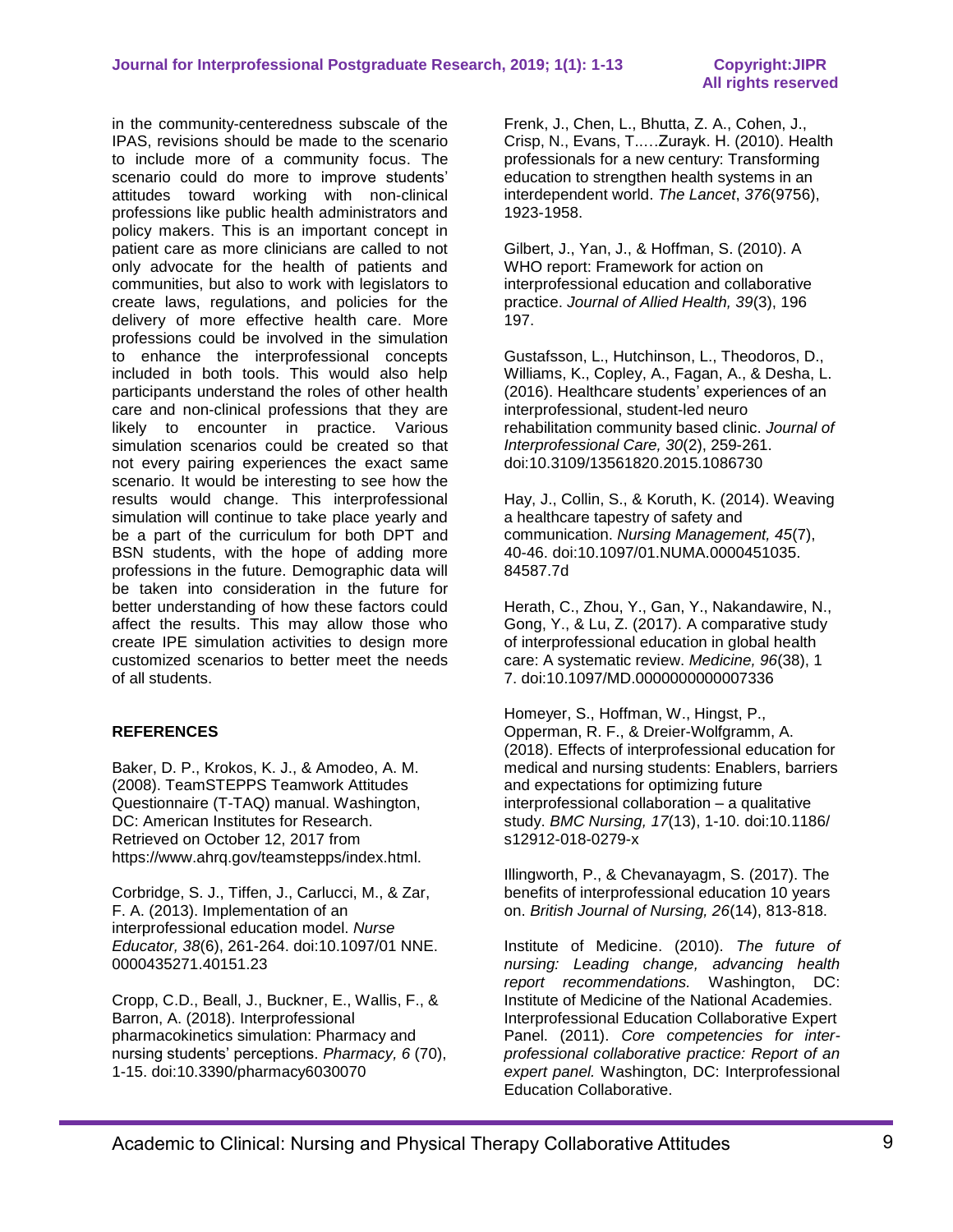Interprofessional Education Collaborative. (2016). *Core competencies for interprofessional collaborative practice: 2016 update*. Washington, DC: Interprofessional Education Collaborative.

Kim, Y. J., Radloff, J. C., Stokes, C. K., & Lysaght, C. R. (2018). Interprofessional education for health science students' attitudes and readiness to work interprofessionally: A prospective cohort study. *Brazilian Journal of Physical Therapy.* Advance online publication*.* doi:10.1016/j.bjpt.2018.09.003

Krumwiede, K. A., Van Gelderen, S. A., & Krumwiede, N. K. (2015). Academic-hospital partnership: Conducting a community health needs assessment as a service learning project. *Public Health Nursing*, *32*(4), 359-367. doi:10.1111/phn.12159

Laschinger, K. S., & Smith, L. M. (2013). The influence of authentic leadership and empowerment in new-graduate nurses' perceptions of interprofessional collaboration. *The Journal of Nursing Administration, 43*(1), 24-29. doi:10.1097/NNA.0b013e3182786064

Makary, M. A., & Daniel, M. (2016). Medical error – the third leading cause of death in the US. *British Medical Journal, 353*, 1-5. doi:10.1136/bmj.i2139

Miller, J. L., Rambeck, J.H., & Snyder, A. (2014). Improving emergency preparedness system readiness through simulation and interprofessional education. *Public Health Reports,* 129, 129-135.

Monahan, L., Sparbel, K., Heinschel, J., Wirtz Rugen, K., & Rosenberger, K. (2018). Medical and pharmacy students shadowing advanced practice nurses to develop interprofessional competencies. *Applied Nursing Research, 39*, 103-106. doi:10.1016/j.apnr.2017.11.012

Motycka, C., Egelund, E. F., Gannon, J., Genuardi, F., Gautam, S., Stittsworth, S….. Simon, L. (2018). Using interprofessional medication management simulations to impact students' attitudes toward teamwork to prevent medication errors. *Currents in Pharmacy Teaching and Learning, 10*(7), 962-969*.* doi:10.1016/j.cptl.2018.04.010.

National Quality Forum. (2017). Cost and resource use 2016-2017: Final technical report. Retrieved February 7, 2018 from http://www.qualityforum.org/Publications/2017/8 Cost and Resource Use 20162017 Final Te hnical\_Report.aspx

Norris, J., Carpenter, J. G., Eaton, J., Guo, J., Lassche, M., Pett, M. A., & Blumenthal, D. (2015). Development and construct validation of the interprofessional attitudes scale. *Academic Medicine, 90*(10), 1394-1400. doi:10.1097/ACM. 0000000000000764

Paige, J. T., Garbee, D. D., Brown, K. M., & Rojas, J. D. (2015). Using simulation in interprofessional education. *Surgical Clinics of North America*, *95*(2015), 751-766. doi:10.1016/ j.suc.2015.04.004

Schearer, Y. K., Myers, J., O'Connor, T. D., & Haskins, M. (2013). Interprofessional simulation to foster collaboration between nursing and medical students. *Clinical Simulation in Nursing, 9*(11), e497-e505. doi.org/10.1016/j.ecns.2013. 03.001

Sullivan, M., Kiovsky, R., Mason, D., Hill, C., & Dukes, C. (2015). Interprofessional collaboration and education. *American Journal of Nursing, 115*(3), 47-54. doi:10.1097/01.NAJ.0000461822. 40440.58

Sytsma, T. T., Haller, E. P., Youdas, J. W., Krause, D. A., Hellyer, N. J., Pawlina, W., & Lachman, N. (2015). Long-term effect of a short interprofessional education interaction between medical and physical therapy students. *Anatomical Sciences Education, 8*, 317-323. doi:10.1002/ase.1546

Woltenberg, L., & Taylor, S. (2018). Successes, challenges, and impact of a large-cohort preclinical interprofessional curriculum: A four year reflection. *Currents in Pharmacy Teaching and Learning, 10*, 662-668. doi:10.1016/j.cptl. 2018.01.003

World Health Organization. (2010). *Framework for action on interprofessional education and collaborative practice*. Retrieved December 9, 2017 from http://whqlibdoc.who.int/hq/2010/ WHO\_HRH\_N\_10.3\_eng.pdf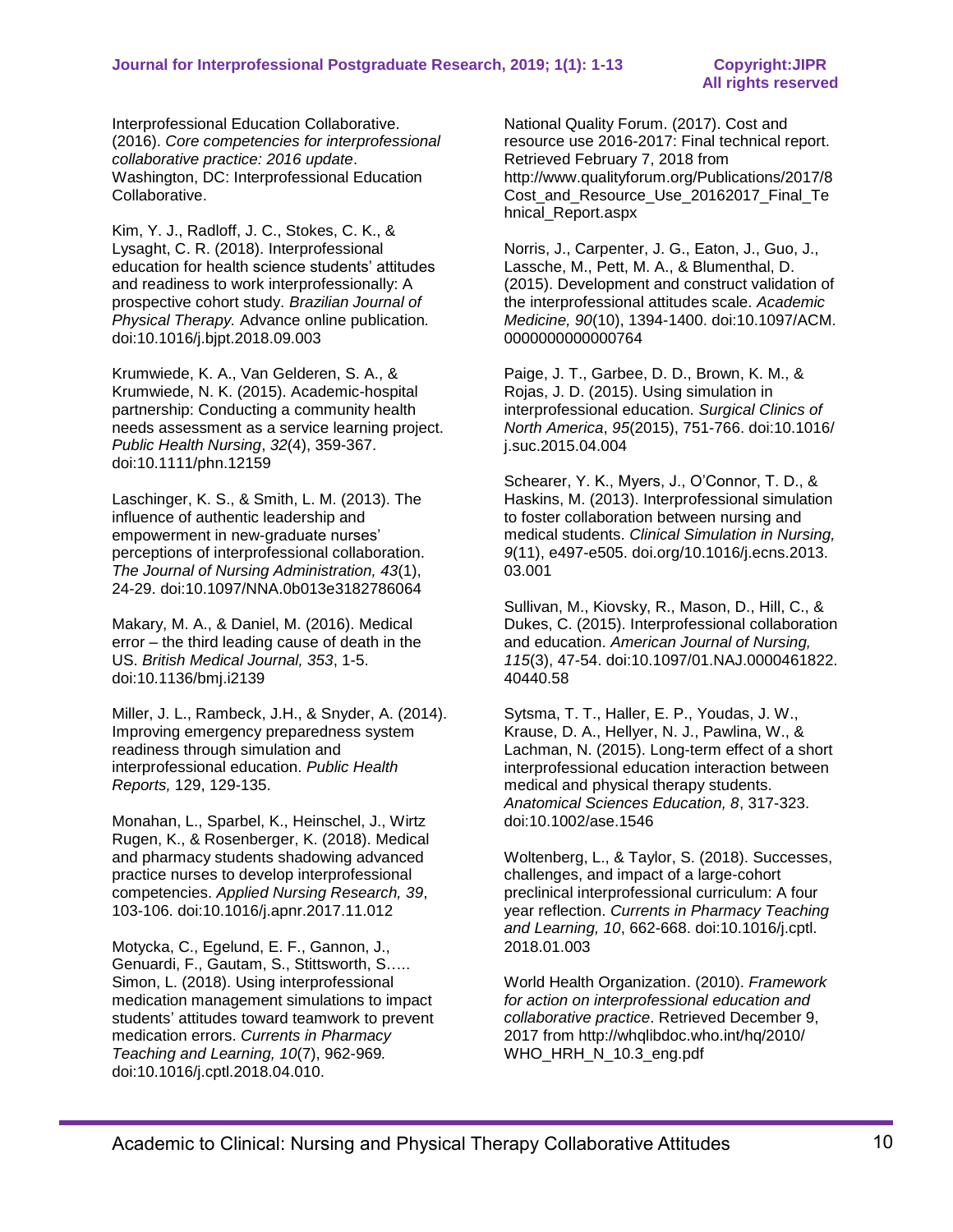|                                              | <b>Pre-Simulation</b> | <b>Immediate</b> | <b>Post-Simulation</b>                            |         |
|----------------------------------------------|-----------------------|------------------|---------------------------------------------------|---------|
|                                              | $Mdn$ (IQR)           | $Mdn$ (IQR)      | $Mdn$ (IQR)                                       | D       |
| <b>T-TAQ Tool</b>                            |                       |                  |                                                   |         |
| Team Structure                               | 26(3)                 | 27<br>(4)        | 27<br>(3)                                         | < .001  |
| Leadership                                   | 26(4)                 | 28(4)            | 28(5)                                             | .001    |
| <b>Situation Monitoring</b>                  | 25(3)                 | 27(5)            | 27(9)                                             | < .001  |
| <b>Mutual Support</b>                        | 25(3)                 | 27(5)            | 27(4)                                             | < .001  |
| Communication                                | 24(3)                 | 26(4)            | 26(3)                                             | < .001  |
| <b>Overall Total</b>                         | 126(15)               | 133 (18)         | 133(15)                                           | $-.001$ |
| <b>IPAS Tool</b>                             |                       |                  |                                                   |         |
| Teamwork                                     | 36(6)                 | 40 (9)           | 39(7)                                             | < .001  |
| Patient-Centeredness                         | 23(3)                 | 25(6)            | 25(3)                                             | .004    |
|                                              |                       |                  |                                                   |         |
| <b>Interprofessional Biases</b>              | 8(3)                  | 7(2)             | 8(3)                                              | $-.001$ |
| Diversity & Ethics                           | 19(3)                 | 20(2)            | 19(3)                                             | .016    |
| <b>Community-Centeredness</b>                | 25(4)                 | 26(6)            | 26(6)                                             | $-.001$ |
| $Mots$ , $OP$ interguestile represent $TANO$ |                       |                  | TEAMOTEDDO Teamwark Attitudes Quastiannaire: IDAO |         |

## **Table 1: Overall Comparison of Pre-simulation, Immediate, and Post-Simulation Scores (N = 97)**

*Note.* IQR = interquartile range; T-TAQ = TEAMSTEPPS Teamwork Attitudes Questionnaire; IPAS = Interprofessional Attitudes Scale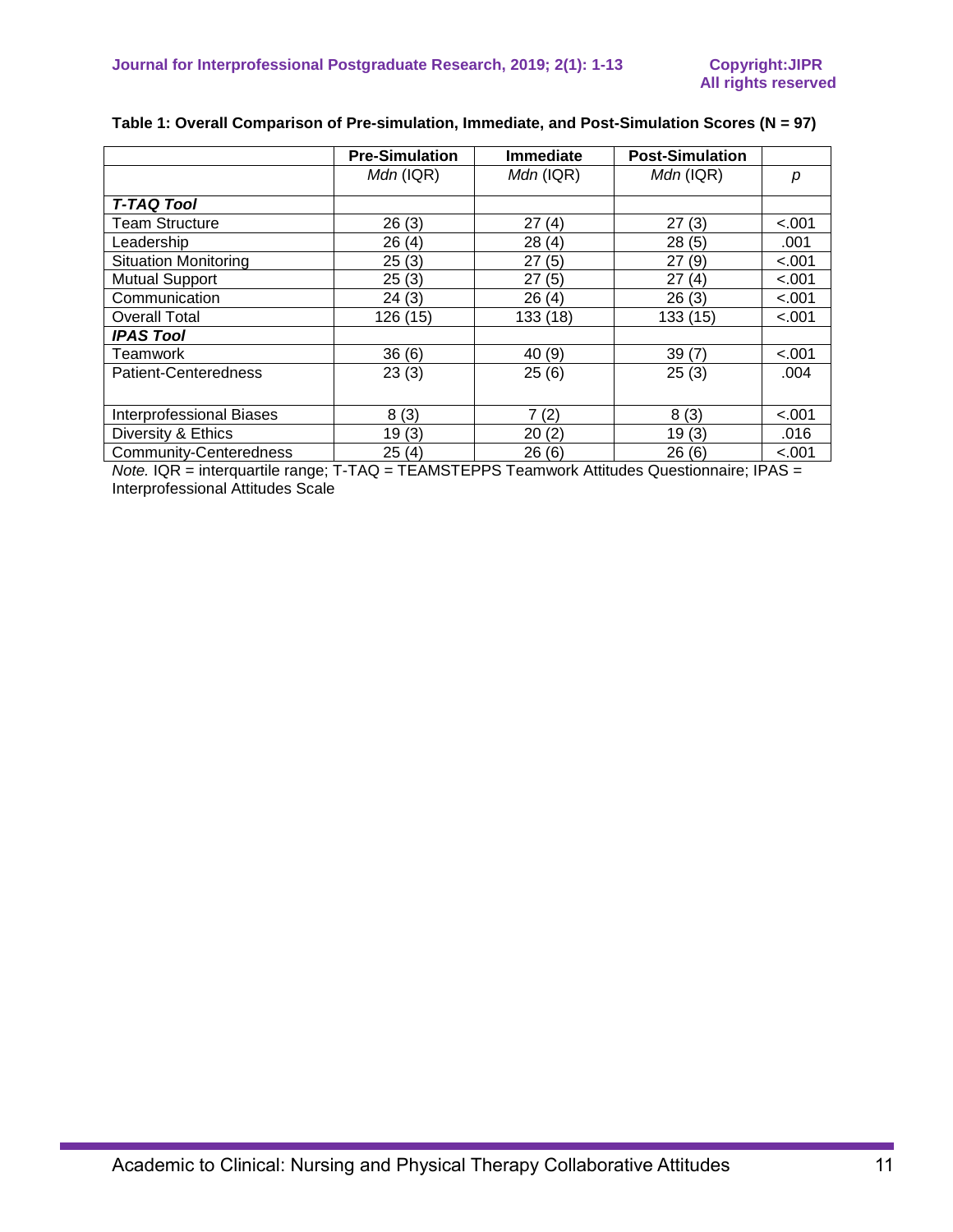|                                    | DPT ( $n=35$ )         |                        |                        |         | <b>BSN</b> $(n = 62)$  |                        |                        |         |
|------------------------------------|------------------------|------------------------|------------------------|---------|------------------------|------------------------|------------------------|---------|
|                                    | Pre-<br>Sim            | Immed                  | Post-<br>Sim           |         | Pre-<br>Sim            | Immed                  | Post-<br>Sim           |         |
|                                    | Mdn<br>( IQR)          | Mdn<br>(IQR)           | Mdn<br>(IQR)           | p       | Mdn<br>( IQR)          | Mdn<br>(IQR)           | Mdn<br>( IQR)          | p       |
| <b>T-TAQ Tool</b>                  |                        |                        |                        |         |                        |                        |                        |         |
| <b>Team Structure</b>              | 26<br>(2)              | 27<br>(4)              | 27<br>(3)              | $-.001$ | 25<br>(4)              | 25<br>(4)              | 26<br>(3)              | < .001  |
| Leadership                         | 27<br>(3)              | 29<br>(3)              | 28<br>(4)              | .175    | 25<br>(4)              | 27<br>(4)              | 27.5<br>(4)            | .004    |
| Situation<br>Monitoring            | 26<br>(4)              | 28<br>(4)              | $\overline{27}$<br>(5) | < .001  | $\overline{25}$<br>(4) | $\overline{26}$<br>(5) | $\overline{26}$<br>(4) | $-.001$ |
| <b>Mutual Support</b>              | $\overline{26}$<br>(3) | $\overline{28}$<br>(4) | $\overline{27}$<br>(3) | < .001  | $\overline{25}$<br>(2) | $\overline{26}$<br>(5) | $\overline{27}$<br>(3) | $-.001$ |
| Communication                      | 24<br>(4)              | 27<br>(5)              | 26<br>(3)              | .003    | 24<br>(3)              | 25<br>(4)              | 25<br>(4)              | .001    |
| <b>Overall Total</b>               | 129<br>(14)            | 139<br>(15)            | 135<br>(14)            | $-.001$ | 125<br>(13)            | 130<br>(17)            | 132<br>(16)            | $-.001$ |
| <b>IPAS Tool</b>                   |                        |                        |                        |         |                        |                        |                        |         |
| Teamwork                           | 39<br>(6)              | 42<br>(8)              | 42<br>(6)              | $-.001$ | 36<br>(3)              | 39<br>(8)              | 37<br>(7)              | $-.001$ |
| Patient-<br>Centeredness           | 25<br>(2)              | 25<br>(1)              | 25<br>(2)              | .116    | 23<br>(3)              | 24<br>$\frac{(3)}{7}$  | 24<br>(4)              | .011    |
| Interprofessional<br><b>Biases</b> | $\overline{7}$<br>(2)  | $\overline{7}$<br>(2)  | $\overline{8}$<br>(2)  | $-.001$ | 8.5<br>(3)             | (2)                    | 8.5<br>(3)             | $-.001$ |
| Diversity &<br><b>Ethics</b>       | $\overline{19}$<br>(3) | $\overline{20}$<br>(1) | $\overline{20}$<br>(1) | .069    | 18<br>(4)              | $\overline{19}$<br>(3) | 18<br>(4)              | .143    |
| Community-<br>Centeredness         | 26<br>(5)              | 27<br>(5)              | 27<br>(5)              | .076    | 24<br>(3)              | 26<br>(6)              | 25<br>(5)              | $-.001$ |

### **Table 2: Overall Comparison of Pre-simulation, Immediate, and Post-Simulation Scores Within Student Profession Group**

*Note.* DPT = Doctor of Physical Therapy; BSN = Bachelor of Science in Nursing; IQR = interquartile range; T-TAQ = TEAMSTEPPS Teamwork Attitudes Questionnaire; IPAS = Interprofessional Attitudes **Scale**